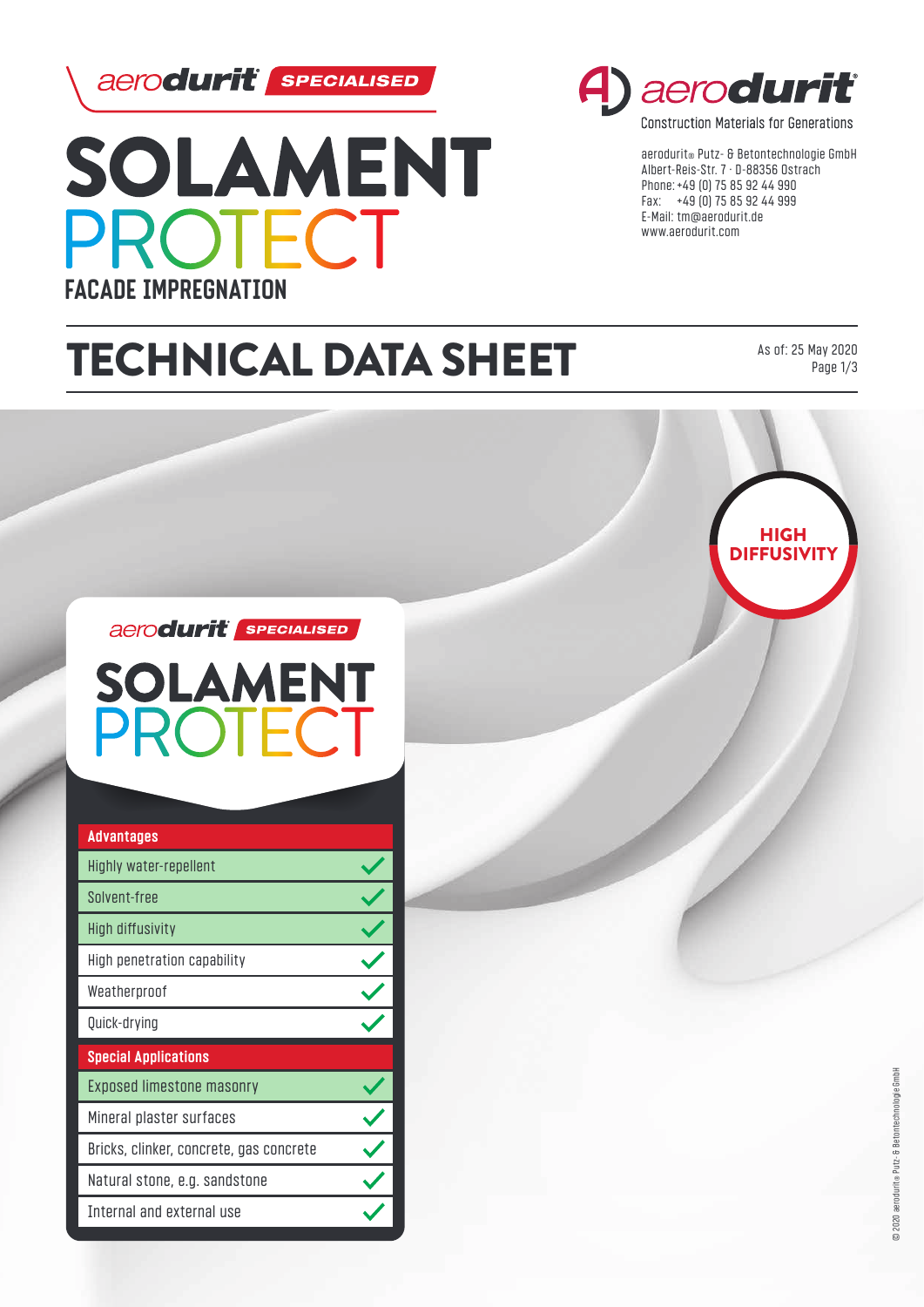



TECHNICAL DATA SHEET

# aeroduri

**Construction Materials for Generations** 

aerodurit® Putz- & Betontechnologie GmbH Albert-Reis-Str. 7 · D-88356 Ostrach Phone: +49 (0) 75 85 92 44 990 Fax: +49 (0) 75 85 92 44 999 E-Mail: tm@aerodurit.de www.aerodurit.com

> As of: 25 May 2020 Page 2/3

**Solvent-free, water-based special facade impregnation based on specific silanes and siloxanes for protection against moisture and water damage. Reacts within the building material with humidity and forms a water-repellent, weatherproof active agent.**

### **COMPOSITION**

Water-based, solvent-free emulsion comprising special silanes and siloxanes.

# APPLICATION

Developed for the protection of masonry from high moisture and saline loads. Internal and external use. Suitable for mineral plaster surfaces, exposed limestone masonry, brick, clinker, concrete, gas concrete, natural stone (e.g. sandstone). Perfect for coastal regions.

# **PROPERTIES**

Highly water-repellent, high penetration ability, rapid formation of water repellency, manual and machine processing, solvent-free, low-odour, highly permeable, quick-drying, reacts chemically within the building material to the presence of air humidity and forms a water-repellent, weatherproof active agent.

#### PRODUCT YIELD

Depending on the surface (structure and absorbency) ca. 150 to 200 ml/m². The actual consumption can be determined by means of a sample area.

#### TECHNICAL DATA

| Processing temperature<br>(ambient air, object and material) | $+5^{\circ}$ C to +25 $^{\circ}$ C |
|--------------------------------------------------------------|------------------------------------|
| I PH value                                                   | l ca. 8                            |
| Density                                                      | $\vert$ 0.95 g/cm <sup>3</sup>     |

#### SUPPLY FORM

| Trading unit  | Delivery unit       |
|---------------|---------------------|
| 10 L canister | 40 pcs./euro pallet |

#### **PREPARATION**

aerodurit<sup>®</sup> SOLAMENT PROTECT facade impregnation can be applied directly after being **briefly stirred or shaken**. During application, stir repeatedly if necessary. Apply the product **undiluted**.



#### NOTES AND PRECAUTIONS

Carefully cover the area around the surface to be coated. ΔĚ Wear gloves and safety goggles (not glasses). Avoid skin and eye contact. In case of aerosol formation, special protective measures (extraction, respiratory protection) are necessary. Ensure good room and workplace ventilation. Remove splashes immediately with plenty of water. Clean tools thoroughly with water immediately after use. Do not use in direct sunlight, rain, strong wind or when there is a risk of frost. Protect freshly treated surfaces from rain.



# PLEASE NOTE

!<br>• Compatibility with subsequent coatings has to be tested in advance by means of a sample area. Not suitable for poorly absorbent, dense natural stones such as marble or gypsum. In case of new, yet untested undergrounds, verify by means of sample areas. The effectiveness of the impregnation can be checked e.g. by using Karsten tube penetration tests. At temperatures below + 10 °C, the formation of the water-repellent layer can be greatly delayed.

# SURFACE PRETREATMENT

All substrates must be stable, free of dust, blooming, separating agents (e.g. mould wax residues) and **absorbent**. On non-absorbent substrates, undesirable gloss formation may occur (test on a sample area).

# **PROCESSING**

Apply aerodurit® SOLAMENT PROTECT undiluted with brush or Ó roller (saturation). Repeat the process in two or more steps (wet in wet) until the substrate is completely saturated. Repeated application is recommended to avoid imperfections. Protect freshly treated surfaces from adverse conditions like driving rain, frost etc.